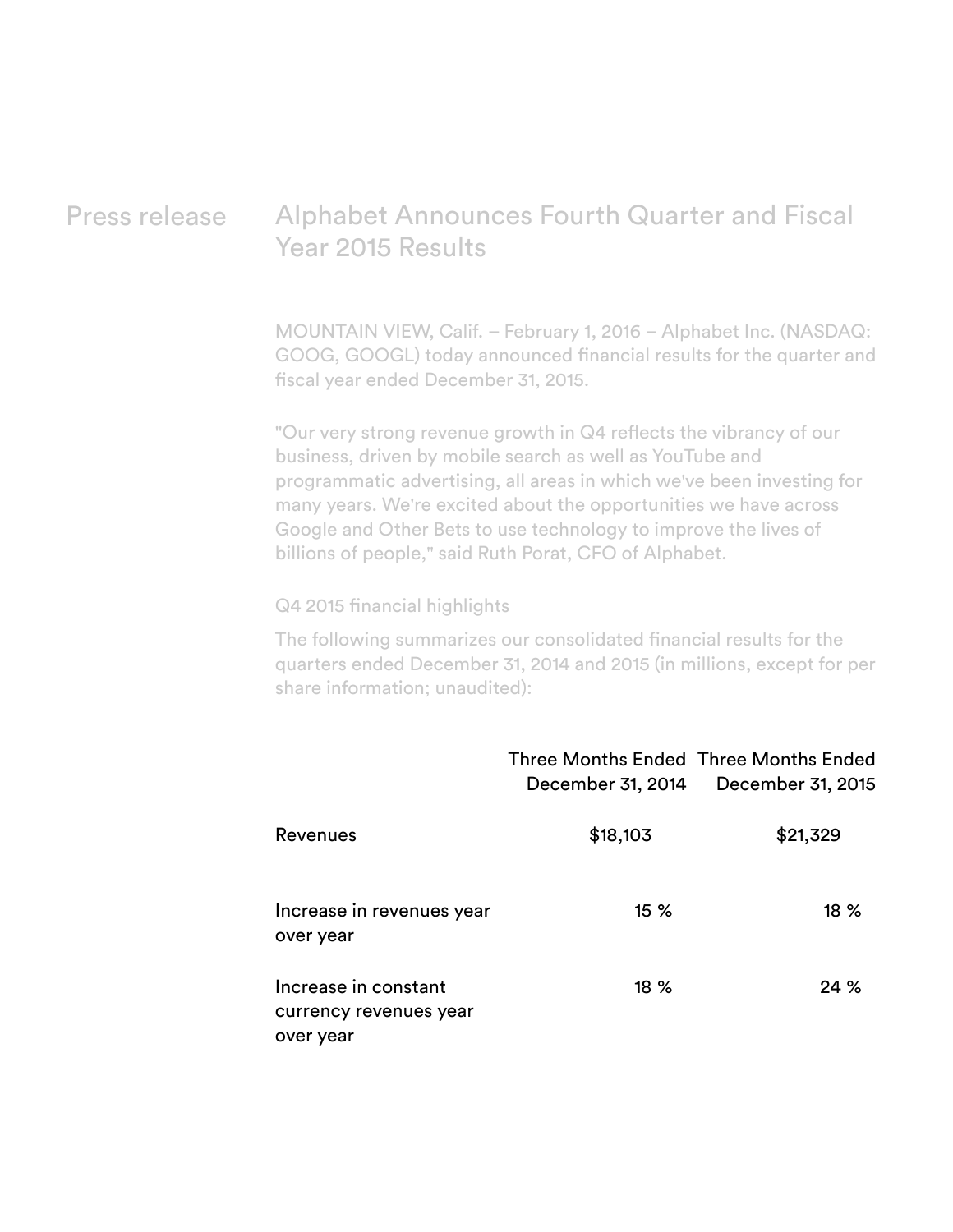| <b>GAAP</b> operating income                                                                  | \$4,399 | \$5,380 |
|-----------------------------------------------------------------------------------------------|---------|---------|
| <b>GAAP</b> operating margin                                                                  | 24 %    | 25 %    |
| Non-GAAP operating<br>income                                                                  | \$5,600 | \$6,816 |
| Non-GAAP operating<br>margin                                                                  | 31 %    | 32 %    |
| GAAP net income*                                                                              | \$4,675 | \$4,923 |
| Non-GAAP net income                                                                           | \$4,654 | \$6,043 |
| <b>GAAP diluted EPS for</b><br>Class A and B common<br>stock and Class C capital<br>stock*    | \$6.79  | \$7.06  |
| <b>Non-GAAP diluted EPS</b><br>for Class A and B<br>common stock and Class<br>C capital stock | \$6.76  | \$8.67  |
| Diluted shares (in<br>thousands)                                                              | 688,491 | 697,025 |

\*For the three months ended December 31, 2014, GAAP net income and diluted EPS includes net income from discontinued operations.

Operating income, operating margin, net income, and earnings per share (EPS) are reported on a GAAP and non-GAAP basis. Non-GAAP operating income and non-GAAP operating margin exclude stockbased compensation (SBC) expense from continuing operations. Non-GAAP net income and non-GAAP diluted EPS exclude SBC expense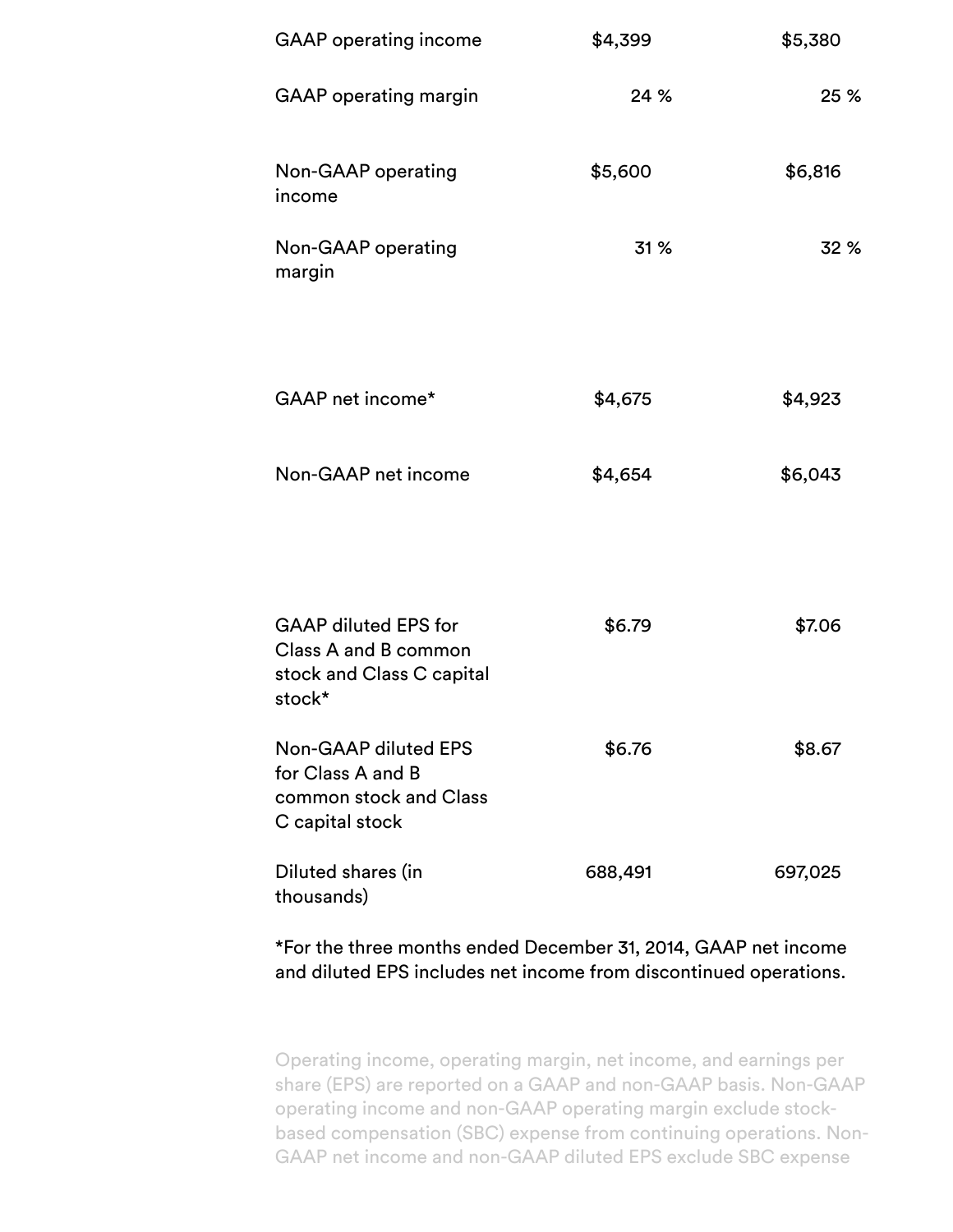from continuing operations, net of the related tax benefits, as well as the impact from net income from discontinued operations. These non-GAAP measures, as well as free cash flow, an alternative non-GAAP measure of liquidity, and non-GAAP constant currency revenues and growth, are described and reconciled to the corresponding GAAP measures at the end of this release.

The following summarizes our full year segment results where Google is presented as a single segment and all other Alphabet businesses are combined as Other Bets (in millions; unaudited). For additional information on segment results, please see the tables captioned "Segment results" included at the end of this release.

|                                  | <b>Twelve Months</b> | <b>Twelve Months</b> |
|----------------------------------|----------------------|----------------------|
|                                  | Ended                | Ended                |
|                                  | December 31, 2014    | December 31, 2015    |
| Google segment<br>revenues       | \$65,674             | \$74,541             |
| Google operating income          | \$19,011             | \$23,425             |
|                                  |                      |                      |
| <b>Other Bets revenues</b>       | \$327                | \$448                |
| <b>Other Bets operating loss</b> | (\$1,942)            | (\$3,567)            |

Q4 2015 consolidated financial summary

Revenues (in millions; unaudited):

|          | <b>Three Months Ended</b><br>December 31, 2015 | Change from Q4<br>2014 to Q4 2015<br>(YoY) | Change from Q3<br>2015 to Q4 2015<br>(QoQ) |
|----------|------------------------------------------------|--------------------------------------------|--------------------------------------------|
| Revenues | \$21,329                                       | 18%                                        | 14%                                        |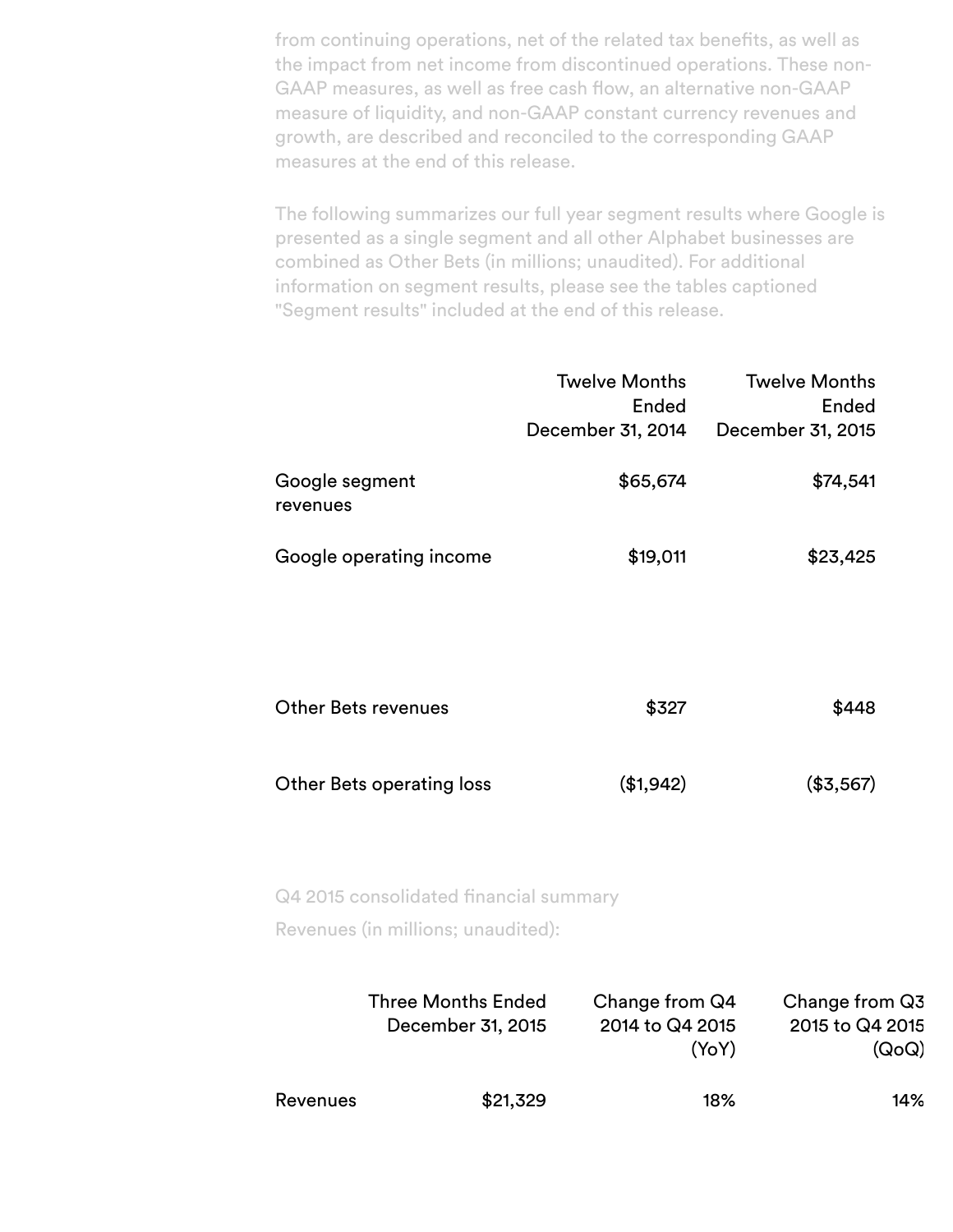| Constant<br>currency<br>revenues<br>(YoY) | \$22,330 | 24% | N/A |
|-------------------------------------------|----------|-----|-----|
| Constant<br>currency<br>revenues<br>(QoQ) | \$21,208 | N/A | 15% |

Our revenues and constant currency revenues are reconciled in the financial tables following this release.

Costs and expenses

Cost of revenues, operating expenses, SBC expense, and depreciation, amortization, and impairment charges (in millions; unaudited):

|                                                               | <b>Three Months Ended Three Months Ended</b> | December 31, 2014 December 31, 2015 |
|---------------------------------------------------------------|----------------------------------------------|-------------------------------------|
| Cost of revenues                                              | \$6,921                                      | \$8,188                             |
| Cost of revenues as % of<br>revenues                          | 38 %                                         | 38 %                                |
| <b>Operating expenses</b><br>(other than cost of<br>revenues) | \$6,783                                      | \$7,761                             |
| Operating expenses as %<br>of revenues                        | 37 %                                         | 36 %                                |
| SBC expense*                                                  | \$1,201                                      | \$1,436                             |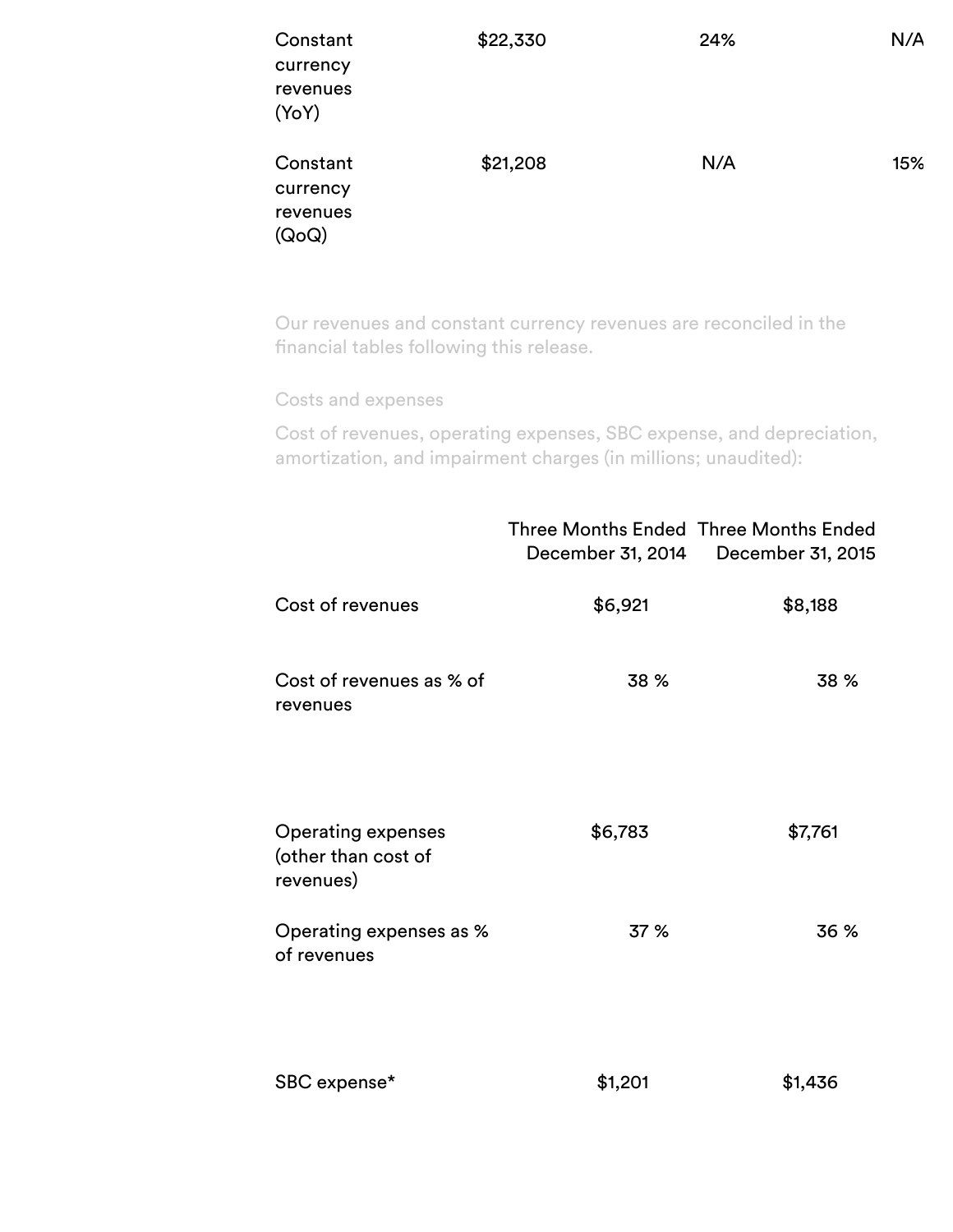| Tax benefit related to<br><b>SBC</b> expense             | $$^{(255)}$ | $$$ (316) |
|----------------------------------------------------------|-------------|-----------|
| Depreciation,<br>amortization, and<br>impairment charges | \$1,267     | \$1,404   |

\*Excludes the impact from discontinued operations for the three months ended December 31, 2014 and expense for awards accounted for as stock-based compensation that will ultimately settle in cash.

Supplemental information (in millions, except for headcount data; unaudited)

|                                                      | Three Months Ended Three Months Ended<br>December 31, 2014 | December 31, 2015 |
|------------------------------------------------------|------------------------------------------------------------|-------------------|
| Cash, cash equivalents,<br>and marketable securities | \$64,395                                                   | \$73,066          |
| Net cash provided by<br>operating activities         | \$6,364                                                    | \$6,415           |
| Capital expenditures                                 | \$3,551                                                    | \$2,100           |
| Free cash flow                                       | \$2,813                                                    | \$4,315           |
| Effective tax rate (ETR)*                            | 18 %                                                       | 5 %               |
| Headcount                                            | 53,600                                                     | 61,814            |

\*For Q4 2015, our effective tax rate reflects impact of certain one-time items in the U.S., specifically the resolution of a multi-year audit with an ETR impact of 9%, as well as the full year impact of the R&D tax credit with an ETR impact of 8%.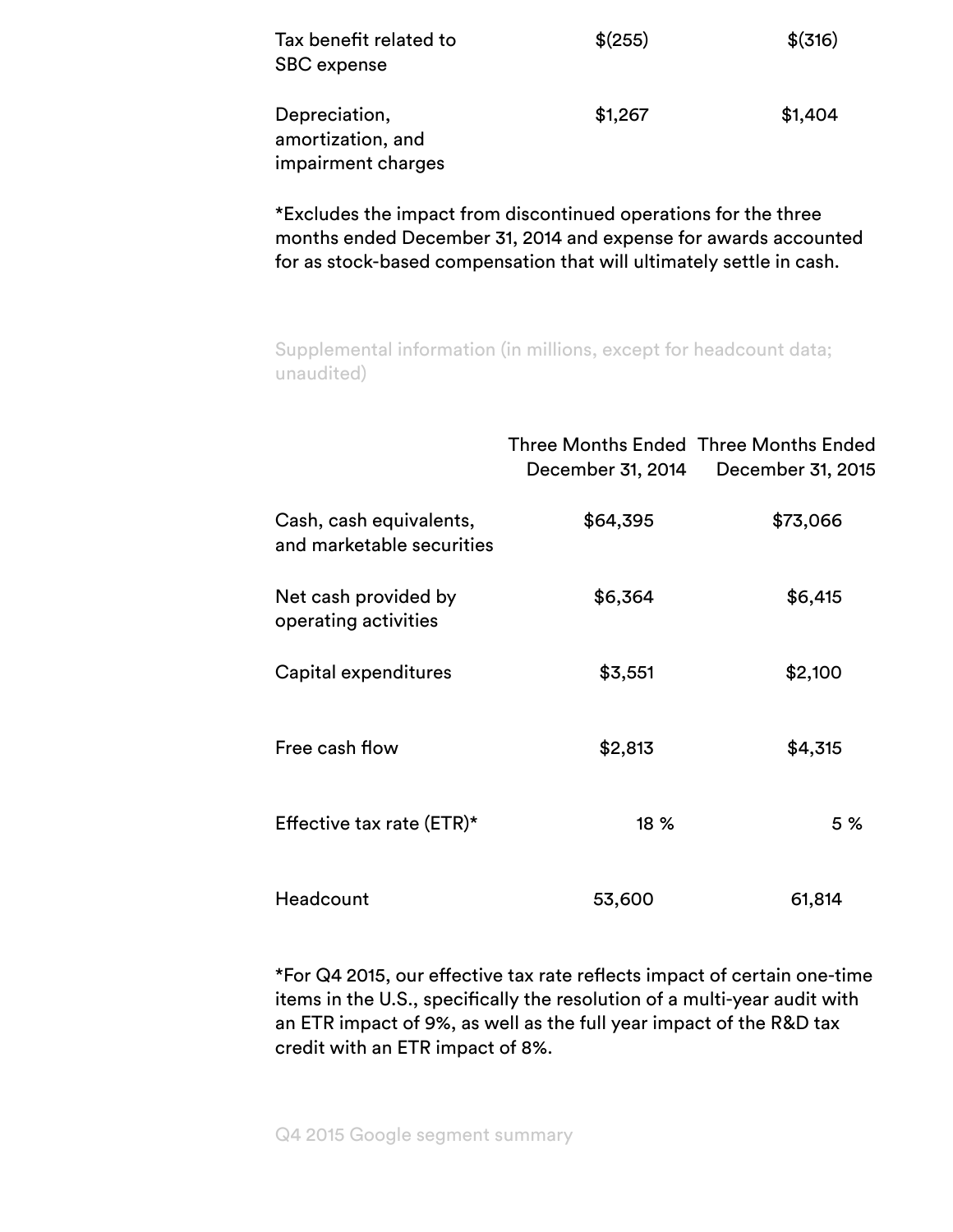## Revenues and monetization Google segment revenues by source (in millions; unaudited):

|                                                  | December 31, 2014 | Three Months Ended Three Months Ended<br>December 31, 2015 | Change from<br>2014 to Q4 2<br>(۲ |
|--------------------------------------------------|-------------------|------------------------------------------------------------|-----------------------------------|
| Google<br>segment                                |                   |                                                            |                                   |
| Google<br>websites                               | \$12,429          | \$14,936                                                   | $\tilde{\mathbf{z}}$              |
| Google<br><b>Network</b><br>Members'<br>websites | 3,880             | 4,142                                                      |                                   |
| Google<br>advertising<br>revenues*               | 16,309            | 19,078                                                     |                                   |
| Google<br>other<br>revenues                      | 1,688             | 2,100                                                      | ٤                                 |
| Google<br>segment<br>revenues                    | \$17,997          | \$21,178                                                   |                                   |

\*Advertising revenues are generally reported on a gross basis, consistent with GAAP, without deducting TAC.

Paid clicks and cost-per-click information (unaudited):

Change from Q4 2014 to Q4 2015 (YoY) Change from Q3 2015 to Q4 2015 (QoQ)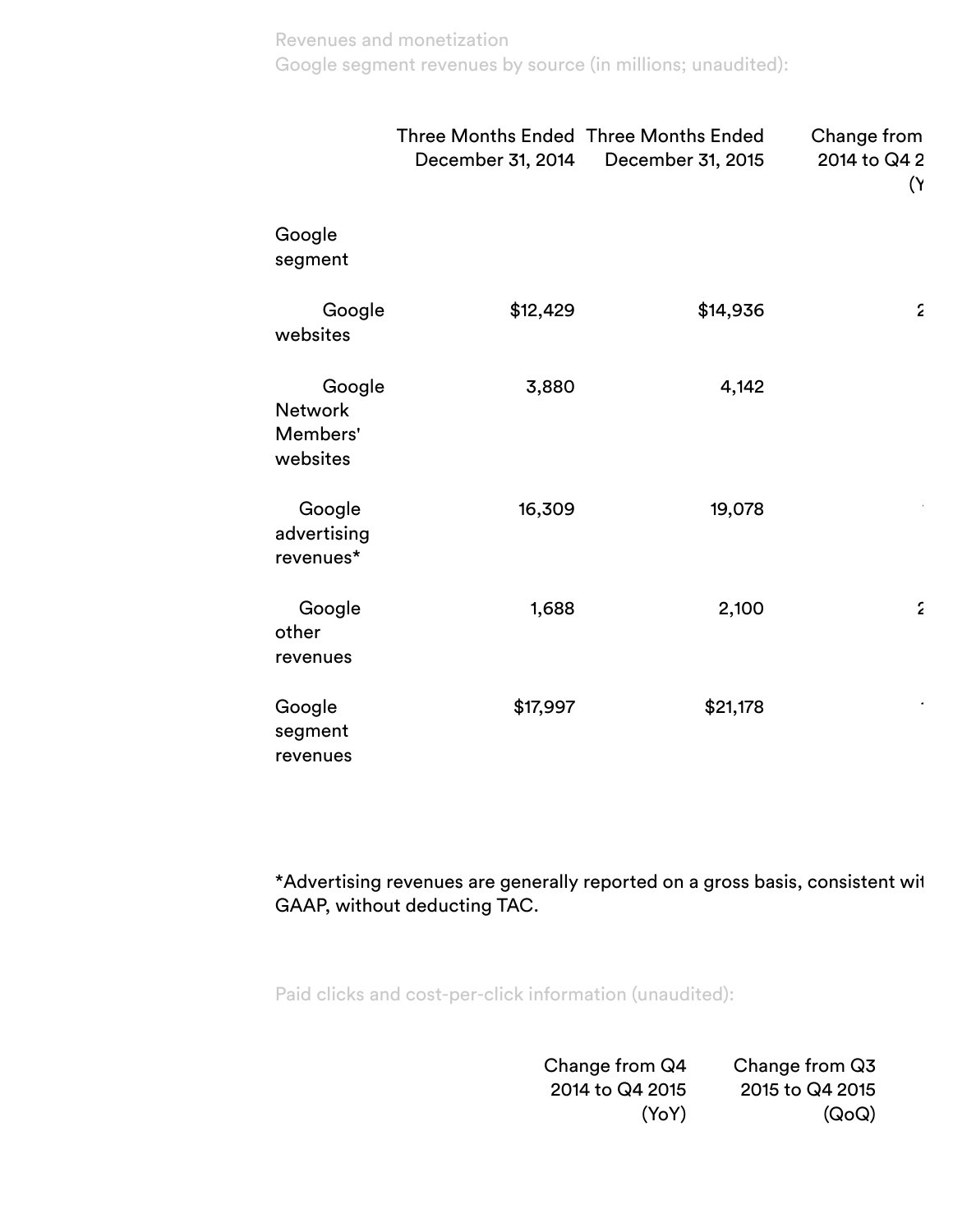| Aggregate paid clicks                                           | 31%      | 17%     |
|-----------------------------------------------------------------|----------|---------|
| Paid clicks on Google<br>websites                               | 40%      | 22%     |
| Paid clicks on Google<br><b>Network Members'</b><br>websites    | 2%       | 1%      |
| Aggregate cost-per-click                                        | $(13)$ % | $(5)$ % |
| Cost-per-click on Google<br>websites                            | $(16)$ % | $(8)$ % |
| Cost-per-click on Google<br><b>Network Members'</b><br>websites | $(8)$ %  | 7%      |

Traffic acquisition costs (TAC) and operating income

TAC to Google Network Members and distribution partners, operating income, and SBC expense (in millions; unaudited):

|                                                                                        | Three Months Ended Three Months Ended<br>December 31, 2014 | December 31, 2015 |
|----------------------------------------------------------------------------------------|------------------------------------------------------------|-------------------|
| <b>TAC to Google Network</b><br><b>Members</b>                                         | \$2,656                                                    | \$2,864           |
| <b>TAC to Google Network</b><br>Members as % of Google<br>Network Members'<br>revenues | 68 %                                                       | 69 %              |
| TAC to distribution<br>partners                                                        | \$968                                                      | \$1,191           |
| TAC to distribution<br>partners as % of Google                                         | 8 %                                                        | 8 %               |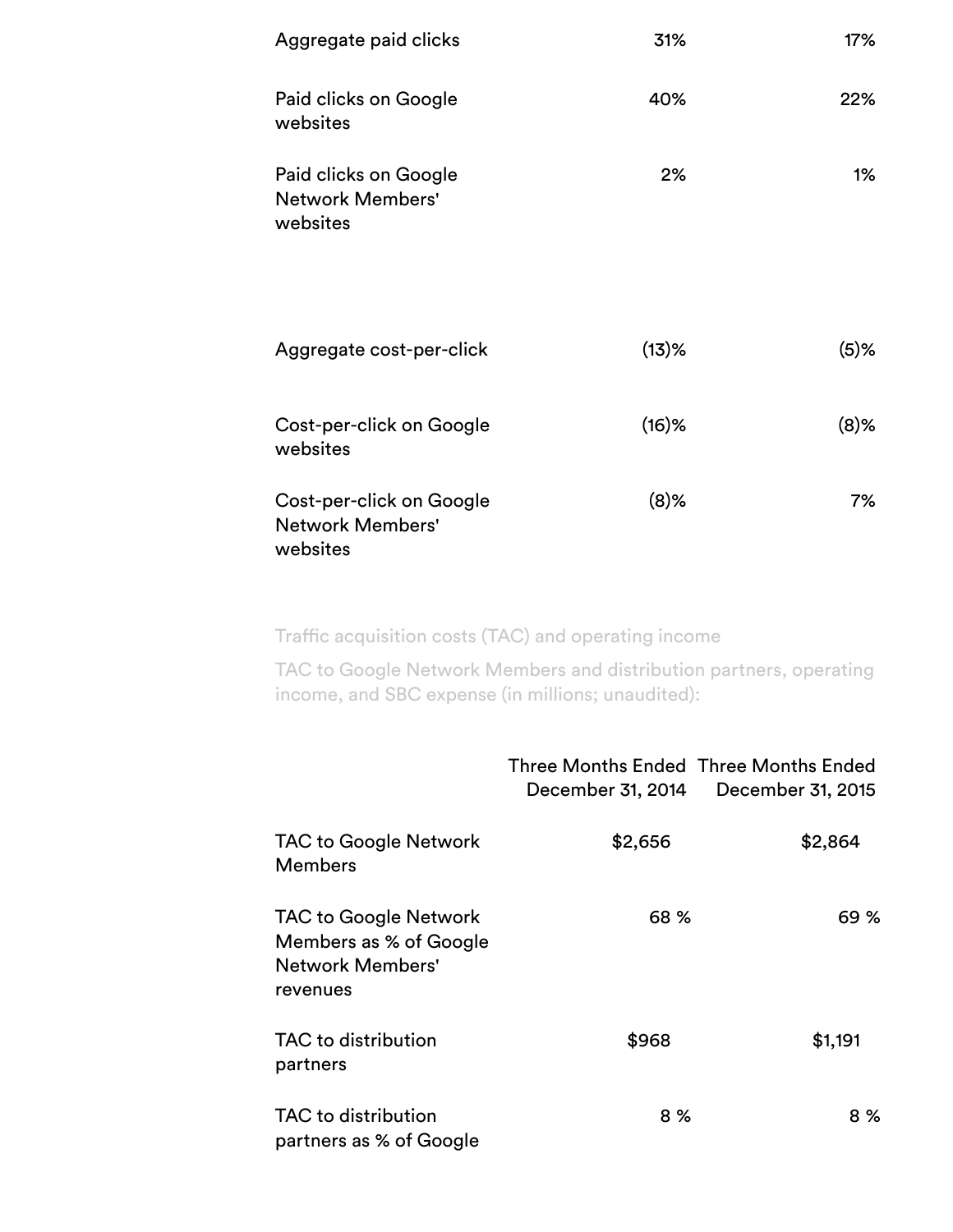website revenues

| <b>Total TAC</b>                                 | \$3,624 | \$4,055 |
|--------------------------------------------------|---------|---------|
| Total TAC as % of Google<br>advertising revenues | 22%     | 21%     |

|                                            | <b>Three Months</b><br><b>Ended December</b><br>31, 2014 | <b>Three Months</b><br><b>Ended December</b><br>31, 2015 |
|--------------------------------------------|----------------------------------------------------------|----------------------------------------------------------|
| Operating income,<br>excluding SBC expense | \$6,301                                                  | \$8,043                                                  |
| SBC expense                                | \$1,078                                                  | \$1,271                                                  |
| Operating income                           | \$5,223                                                  | \$6,772                                                  |

Supplemental information (in millions; unaudited)

|                                                  | December 31, 2014 | Three Months Ended Three Months Ended<br>December 31, 2015 |
|--------------------------------------------------|-------------------|------------------------------------------------------------|
| Capital expenditures                             | \$3,755           | \$1,781                                                    |
| Depreciation,<br>amortization, and<br>impairment | \$1,214           | \$1,313                                                    |

Full year 2015 Other Bets summary

Revenues and operating results Other Bets revenues, operating loss, and SBC expense (in millions; unaudited):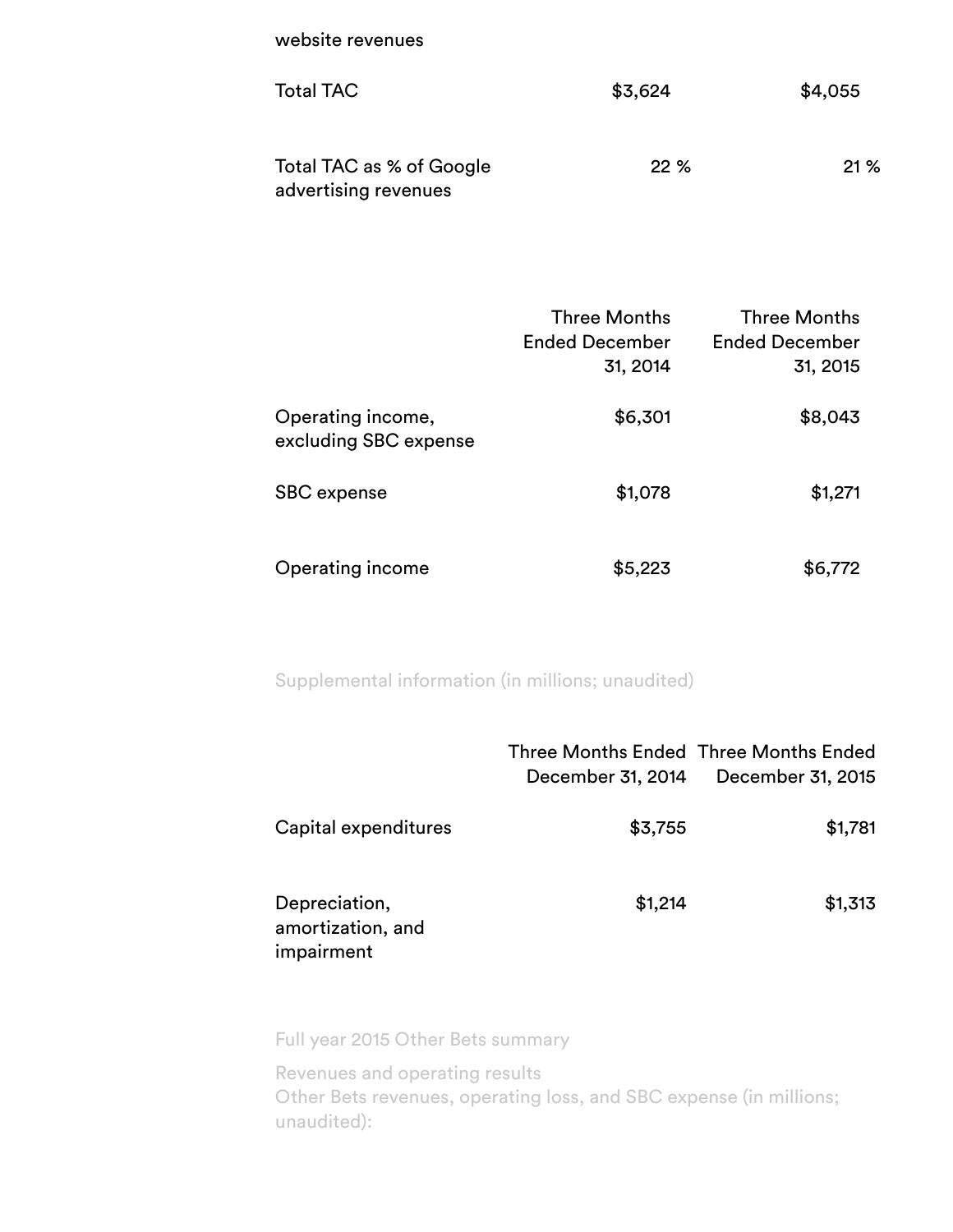|                                                 | <b>Twelve Months</b><br>Ended<br>December 31, 2014 | <b>Twelve Months</b><br>Ended<br>December 31, 2015 |
|-------------------------------------------------|----------------------------------------------------|----------------------------------------------------|
| <b>Other Bets revenues</b>                      | \$327                                              | \$448                                              |
| Operating loss, excluding<br><b>SBC</b> expense | \$(1,595)                                          | \$(3,069)                                          |
| SBC expense                                     | \$347                                              | \$498                                              |
| <b>Operating loss</b>                           | \$(1,942)                                          | \$(3,567)                                          |

Supplemental information (in millions; unaudited)

|                                                  | <b>Twelve Months</b><br>Ended<br>December 31, 2014 | <b>Twelve Months</b><br>Ended<br>December 31, 2015 |
|--------------------------------------------------|----------------------------------------------------|----------------------------------------------------|
| Capital expenditures                             | \$501                                              | \$869                                              |
| Depreciation,<br>amortization, and<br>impairment | \$148                                              | \$203                                              |

## Stock repurchase

During the fourth quarter of 2015, we repurchased 2.4 million shares of Alphabet stock for an aggregate amount of \$1.8 billion. In January 2016, the board of directors of Alphabet authorized the company to repurchase an additional 514 thousand shares, with a total remaining authorization for future purchases of approximately \$3.7 billion. The authorization has no expiration date.

Adjustments to previously reported financial information

In the fourth quarter of 2015, we elected to early adopt Accounting Standards Update 2015-17 "Income Taxes (Topic 740): Balance Sheet Classification of Deferred Taxes," which simplifies the presentation of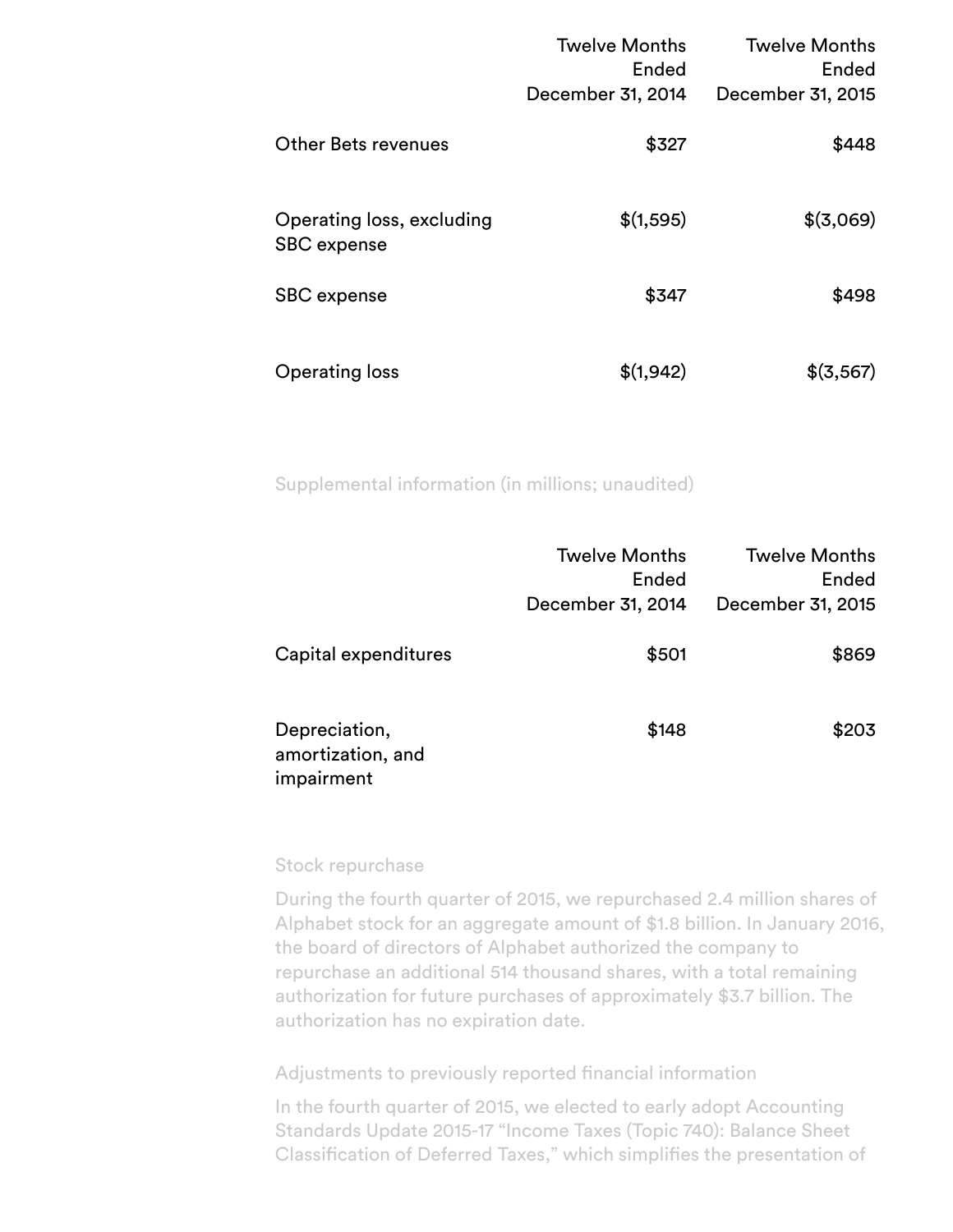deferred income taxes, on a retrospective basis. Prior period amounts have been adjusted accordingly.

In the second quarter of 2015, we identified an incorrect classification of certain revenues between legal entities, and as a consequence, we revised our income tax expense for periods beginning in 2008 through the first quarter of 2015 in the cumulative amount of \$711 million. The income tax amount is not material to the periods impacted and consolidated revenues are not impacted. We elected to revise previously issued consolidated financial statements for the periods impacted.

In the first quarter of 2015, we reclassified revenues primarily related to DoubleClick ad serving software revenues from Google other revenues to Advertising revenues from Google Network Members' websites. Prior period amounts have been adjusted to conform with our current period presentation.

#### Google Inc.'s consolidated financial statements

In our Annual Report on Form 10-K for the year ended December 31, 2015, we will also present Google Inc.'s consolidated financial statements, which will have nominal differences from Alphabet's consolidated financial statements included in this press release.

#### Webcast and conference call information

A live audio webcast of our fourth quarter 2015 earnings release call will be available at http://abc.xyz/investor. The call begins today at 1:30 PM (PT) / 4:30 PM (ET). This press release, including the reconciliations of certain non-GAAP measures to their nearest comparable GAAP measures, is also available on that site.

We also announce investor information, including news and commentary about our business and financial performance, SEC filings, notices of investor events and our press and earnings releases, on our [investor relations website.](https://abc.xyz/investor/)

#### Forward-looking statements

This press release may contain forward-looking statements that involve risks and uncertainties. Actual results may differ materially from the results predicted, and reported results should not be considered as an indication of future performance. The potential risks and uncertainties that could cause actual results to differ from the results predicted include, among others, those risks and uncertainties included under the captions "Risk Factors" and "Management's Discussion and Analysis of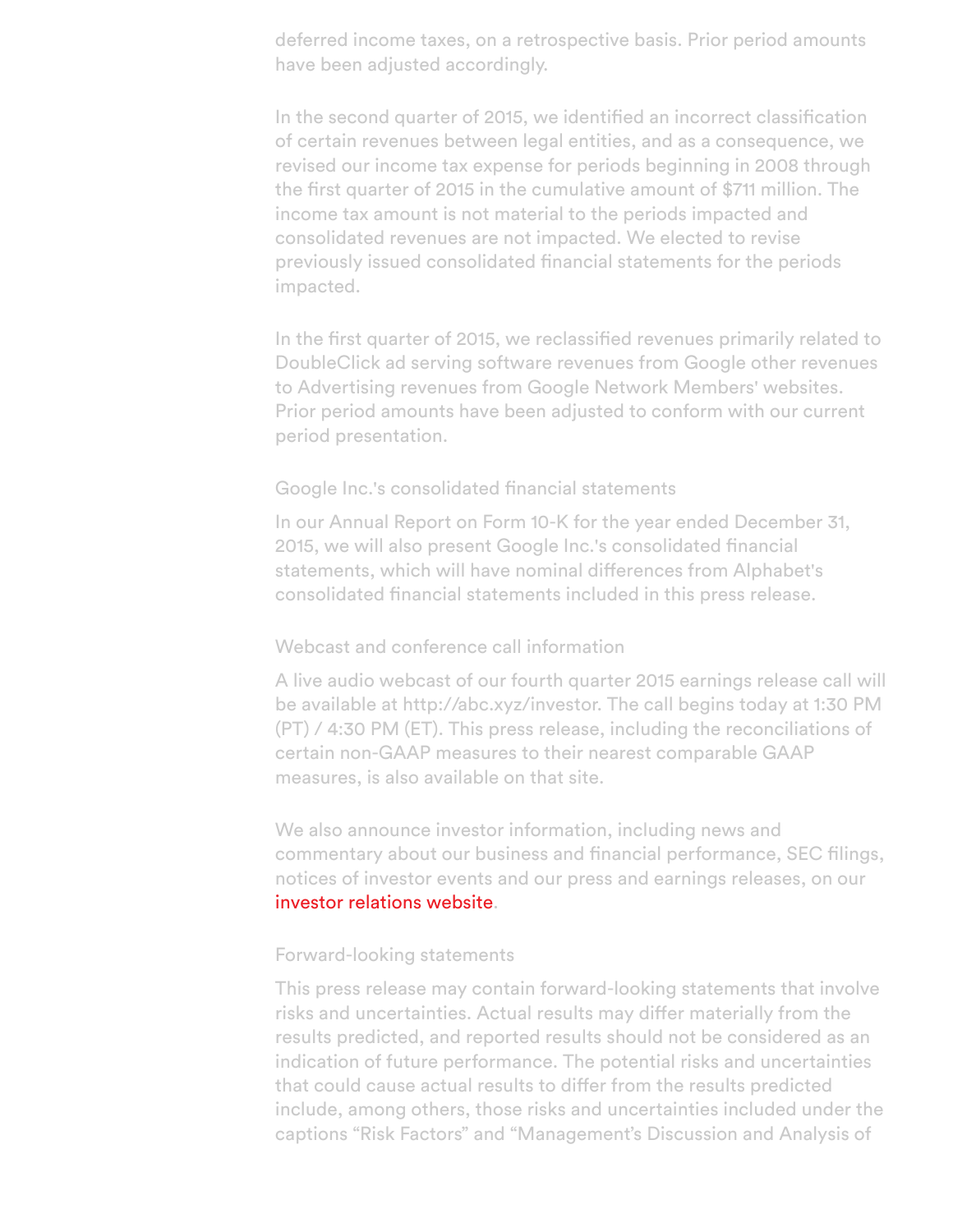Financial Condition and Results of Operations" in our Annual Report on Form 10-K for the year ended December 31, 2014 and our most recent Quarterly Report on Form 10-Q for the quarter ended September 30, 2015, which are on file with the SEC and are available on our investor relations website at http://abc.xyz/investor and on the SEC website at www.sec.gov. Additional information will also be set forth in our Annual Report on Form 10-K for the year ended December 31, 2015. All information provided in this release and in the attachments is as of February 1, 2016, and we undertake no duty to update this information unless required by law.

### About non-GAAP financial measures

To supplement our consolidated financial statements, which are prepared and presented in accordance with GAAP, we use the following non-GAAP financial measures: non-GAAP operating income, non-GAAP operating margin, non-GAAP net income, non-GAAP diluted EPS, free cash flow, non-GAAP constant currency revenues, and non-GAAP constant currency revenue growth. The presentation of this !nancial information is not intended to be considered in isolation or as a substitute for, or superior to, the financial information prepared and presented in accordance with GAAP.

We use these non-GAAP financial measures for financial and operational decision-making and as a means to evaluate period-toperiod comparisons. Our management believes that these non-GAAP financial measures provide meaningful supplemental information regarding our performance and liquidity by excluding certain items that may not be indicative of our recurring core business operating results, such as our revenues excluding the impact for foreign currency fluctuations or our operating performance excluding not only non-cash charges, such as SBC, but also discrete cash charges that are infrequent in nature. We believe that both management and investors benefit from referring to these non-GAAP financial measures in assessing our performance and when planning, forecasting, and analyzing future periods. These non-GAAP financial measures also facilitate management's internal comparisons to our historical performance and liquidity as well as comparisons to our competitors' operating results. We believe these non-GAAP financial measures are useful to investors both because (1) they allow for greater transparency with respect to key metrics used by management in its financial and operational decision-making and (2) they are used by our institutional investors and the analyst community to help them analyze the health of our business.

For more information on these non-GAAP financial measures, please see the tables captioned "Reconciliations of non-GAAP results of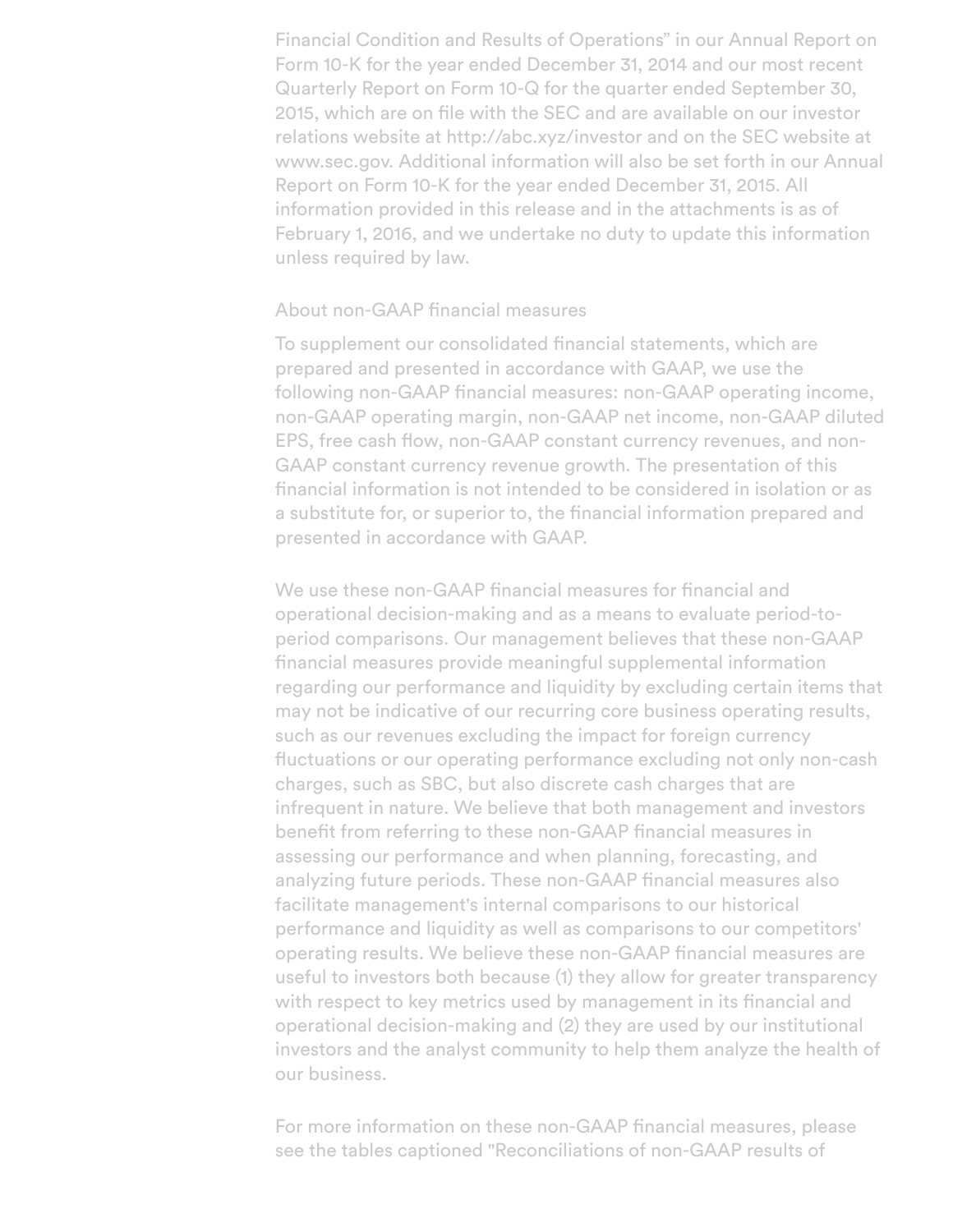operations to the nearest comparable GAAP measures," "Reconciliation from net cash provided by operating activities to free cash flow," and "Reconciliation from GAAP revenues to non-GAAP constant currency revenues" included at the end of this release.

**Contact** 

Investor relations [investor-relations@abc.xyz](mailto:investor-relations@abc.xyz)

Media

[press@abc.xyz](mailto:press@abc.xyz)

Links and downloads [Download press release \(PDF\)](https://abc.xyz/investor/pdf/2015Q4_google_earnings_release.pdf)

Q4 financial data [PDF](https://abc.xyz/investor/pdf/2015Q4_google_earnings_data.pdf) [HTML](https://abc.xyz/investor/news/earnings/2015/Q4_google_earnings/Q4_google_earnings_tab0.html)

| <b>Balance Sheet</b>            |
|---------------------------------|
| <b>Income Statement</b>         |
| <b>Statement of Cash Flow</b>   |
| <b>GAAP to Non-GAAP</b>         |
| <b>Liquidity Reconciliation</b> |
| <b>FX Impact on Revenue</b>     |
| Other income (expense), net     |
| Segment results (Full Year)     |
| Segment results (Quarterly)     |
| Revenues by source (Full Year)  |
| Revenues by source (Quarterly)  |
|                                 |

#### **Alphabet Inc. CONSOLIDATED BALANCE SHEETS**

(In millions, except share and par value amounts which are reflected in thousands, and par valu

As c Decemb **2014**

| <b>Assets</b>                                                                                                   |     |
|-----------------------------------------------------------------------------------------------------------------|-----|
| Current assets:                                                                                                 |     |
| Cash and cash equivalents                                                                                       | \$. |
| Marketable securities                                                                                           |     |
| Total cash, cash equivalents, and marketable securities (including securities loaned of<br>\$4,058 and \$4,531) |     |
| Accounts receivable, net of allowance of \$225 and \$296                                                        |     |
| Receivable under reverse repurchase agreements                                                                  |     |
| Income taxes receivable, net                                                                                    |     |